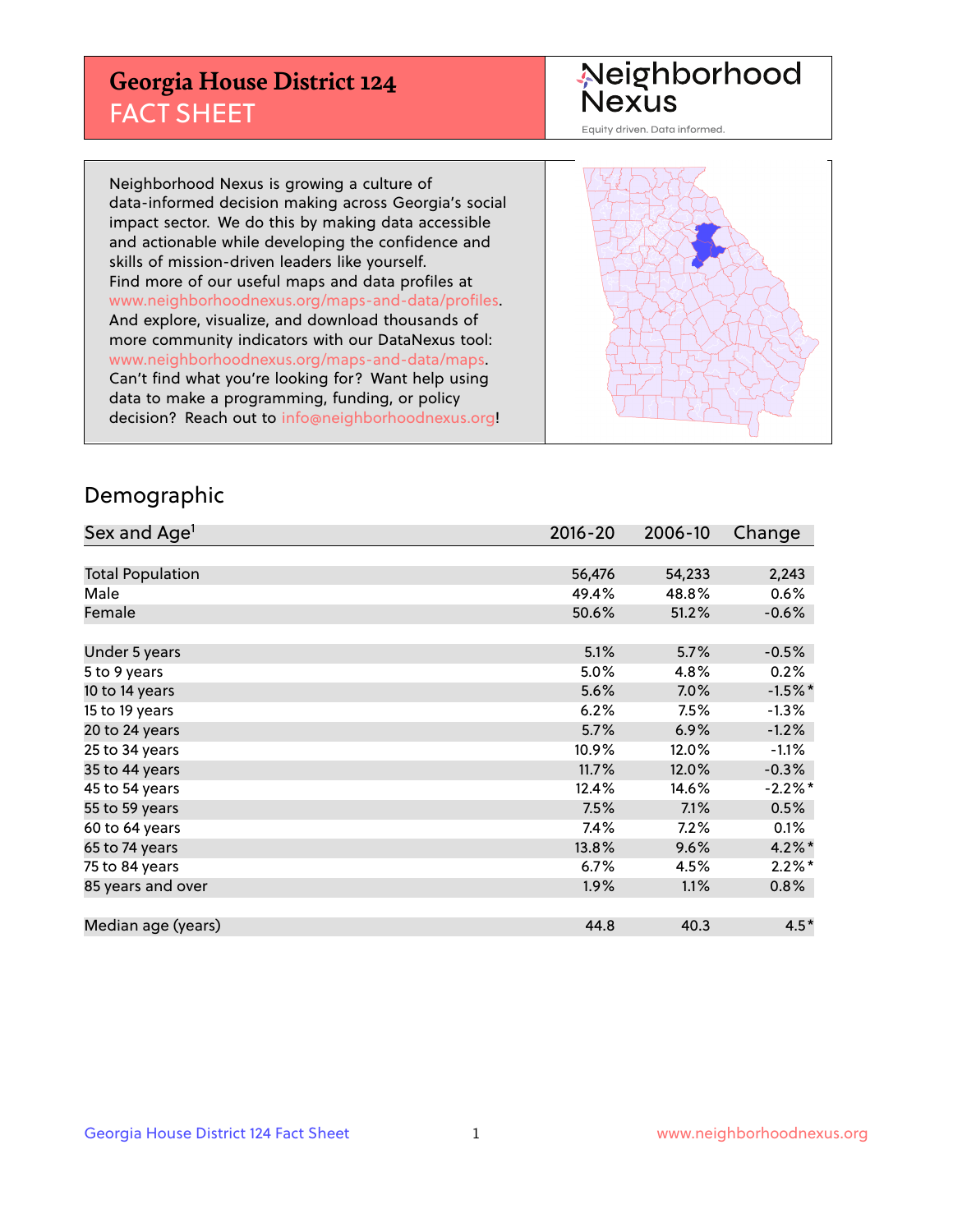## Demographic, continued...

| Race <sup>2</sup>                                            | $2016 - 20$ | 2006-10 | Change     |
|--------------------------------------------------------------|-------------|---------|------------|
| Total population                                             | 56,476      | 54,233  | 2,243      |
| One race                                                     | 97.8%       | 98.9%   | $-1.1\%$ * |
| White                                                        | 66.7%       | 68.1%   | $-1.5%$    |
| <b>Black or African American</b>                             | 27.7%       | 27.6%   | 0.1%       |
| American Indian and Alaska Native                            | 0.0%        | 0.3%    | $-0.3%$    |
| Asian                                                        | 1.0%        | 1.3%    | $-0.3%$    |
| Native Hawaiian and Other Pacific Islander                   | 0.0%        | 0.0%    | 0.0%       |
| Some other race                                              | 2.3%        | 1.6%    | 0.7%       |
| Two or more races                                            | 2.2%        | 1.1%    | $1.1\%$ *  |
| Race alone or in combination with other race(s) <sup>3</sup> | $2016 - 20$ | 2006-10 | Change     |
| <b>Total population</b>                                      | 56,476      | 54,233  | 2,243      |
| White                                                        | 68.4%       | 69.2%   | $-0.8%$    |
| <b>Black or African American</b>                             | 28.6%       | 28.0%   | 0.6%       |
| American Indian and Alaska Native                            | 0.9%        | 0.7%    | 0.2%       |
| Asian                                                        | 1.5%        | 1.6%    | $-0.1%$    |
| Native Hawaiian and Other Pacific Islander                   | 0.2%        | 0.1%    | 0.2%       |
| Some other race                                              | 3.1%        | 1.8%    | 1.3%       |
| Hispanic or Latino and Race <sup>4</sup>                     | $2016 - 20$ | 2006-10 | Change     |
| <b>Total population</b>                                      | 56,476      | 54,233  | 2,243      |
| Hispanic or Latino (of any race)                             | 6.1%        | 4.8%    | 1.3%       |
| Not Hispanic or Latino                                       | 93.9%       | 95.2%   | $-1.3%$    |
| White alone                                                  | 63.5%       | 65.7%   | $-2.1%$    |
| <b>Black or African American alone</b>                       | 27.7%       | 27.2%   | 0.5%       |
| American Indian and Alaska Native alone                      | 0.0%        | 0.2%    | $-0.2%$    |
| Asian alone                                                  | 1.0%        | 1.3%    | $-0.3%$    |
| Native Hawaiian and Other Pacific Islander alone             | 0.0%        | 0.0%    | 0.0%       |
| Some other race alone                                        | 0.1%        | 0.1%    | 0.0%       |
| Two or more races                                            | 1.6%        | 0.7%    | 0.8%       |
| U.S. Citizenship Status <sup>5</sup>                         | $2016 - 20$ | 2006-10 | Change     |
|                                                              |             |         |            |
| Foreign-born population                                      | 2,559       | 2,210   | 349        |
| Naturalized U.S. citizen                                     | 35.0%       | 37.5%   | $-2.4%$    |
| Not a U.S. citizen                                           | 65.0%       | 62.5%   | 2.4%       |
|                                                              |             |         |            |
| Citizen, Voting Age Population <sup>6</sup>                  | $2016 - 20$ | 2006-10 | Change     |
| Citizen, 18 and over population                              | 44,024      | 41,340  | 2,684*     |
| Male                                                         | 47.7%       | 47.6%   | 0.0%       |
| Female                                                       | 52.3%       | 52.4%   | $-0.0%$    |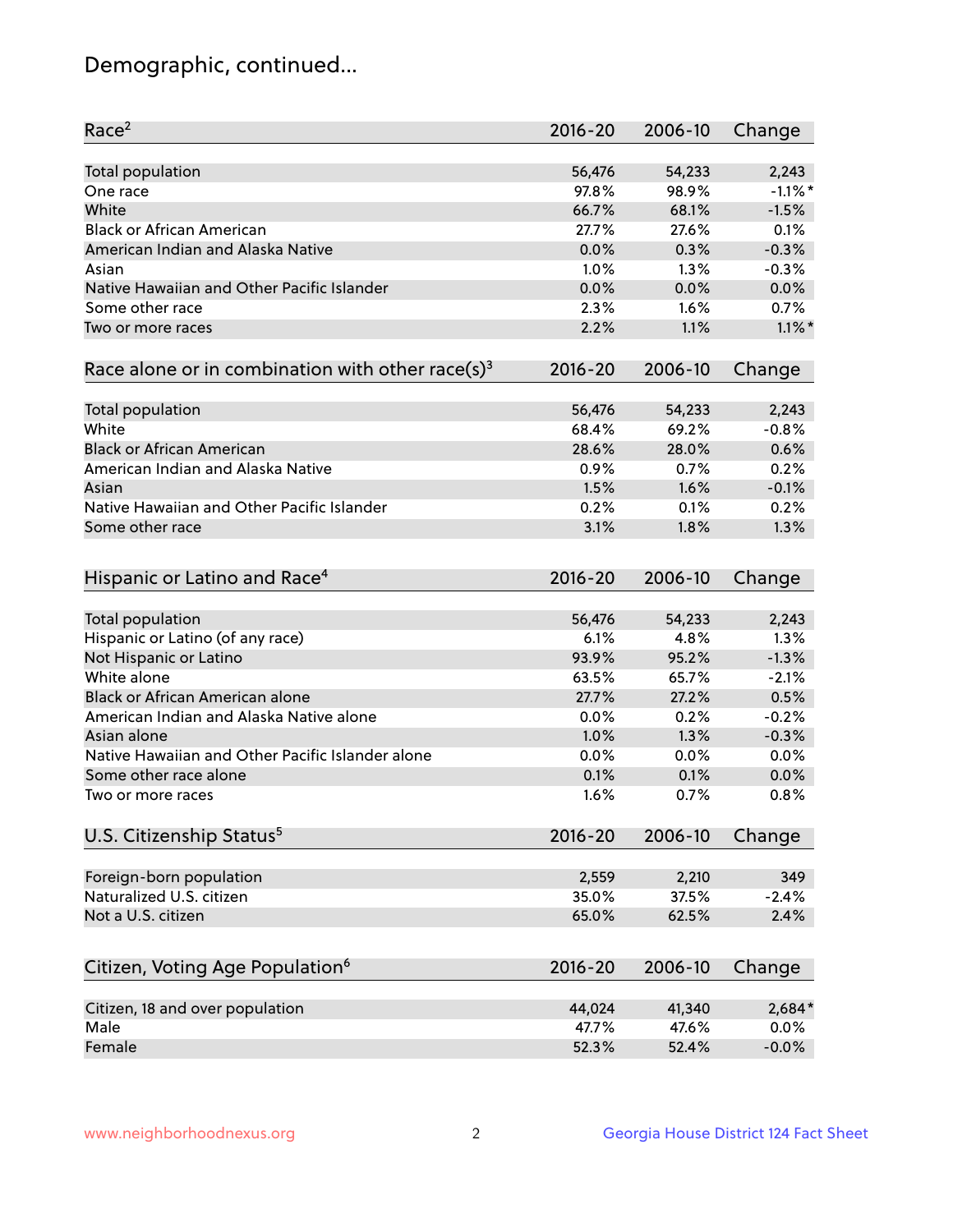#### Economic

| Income <sup>7</sup>                                 | $2016 - 20$ | 2006-10 | Change     |
|-----------------------------------------------------|-------------|---------|------------|
|                                                     |             |         |            |
| All households                                      | 23,375      | 20,424  | 2,950*     |
| Less than \$10,000                                  | 6.5%        | 10.5%   | $-4.0\%$ * |
| \$10,000 to \$14,999                                | 6.4%        | 7.6%    | $-1.2%$    |
| \$15,000 to \$24,999                                | 11.0%       | 15.5%   | $-4.4\%$ * |
| \$25,000 to \$34,999                                | 10.8%       | 11.3%   | $-0.5%$    |
| \$35,000 to \$49,999                                | 13.1%       | 15.7%   | $-2.6%$    |
| \$50,000 to \$74,999                                | 17.0%       | 16.8%   | 0.2%       |
| \$75,000 to \$99,999                                | 11.0%       | 9.1%    | $1.9\%$ *  |
| \$100,000 to \$149,999                              | 12.0%       | 7.6%    | 4.4%*      |
| \$150,000 to \$199,999                              | 5.9%        | 3.1%    | $2.8\%$ *  |
| \$200,000 or more                                   | 6.1%        | 2.8%    | $3.4\%$ *  |
| Median household income (dollars)                   | 52,783      | 39,988  | 12,795*    |
| Mean household income (dollars)                     | 80,864      | 59,112  | 21,752*    |
| With earnings                                       | 69.7%       | 71.9%   | $-2.2%$    |
| Mean earnings (dollars)                             | 77,624      | 57,057  | 20,567*    |
| <b>With Social Security</b>                         | 41.6%       | 34.6%   | $7.1\%$ *  |
| Mean Social Security income (dollars)               | 21,414      | 14,809  | $6,605*$   |
| With retirement income                              | 25.3%       | 20.1%   | $5.2\%$ *  |
| Mean retirement income (dollars)                    | 36,017      | 31,502  | 4,514      |
| With Supplemental Security Income                   | 8.0%        | 5.1%    | $2.9\%*$   |
| Mean Supplemental Security Income (dollars)         | 10,150      | 7,333   | 2,816      |
| With cash public assistance income                  | 1.3%        | 1.4%    | $-0.1%$    |
| Mean cash public assistance income (dollars)        | 510         | 2,992   | $-2,482$   |
| With Food Stamp/SNAP benefits in the past 12 months | 12.2%       | 10.2%   | 1.9%       |
|                                                     |             |         |            |
| Families                                            | 15,053      | 13,721  | $1,332*$   |
| Less than \$10,000                                  | 3.1%        | 5.5%    | $-2.4%$    |
| \$10,000 to \$14,999                                | 2.9%        | 4.5%    | $-1.5%$    |
| \$15,000 to \$24,999                                | 7.6%        | 14.3%   | $-6.7\%$ * |
| \$25,000 to \$34,999                                | 9.4%        | 9.9%    | $-0.4%$    |
| \$35,000 to \$49,999                                | 12.0%       | 17.6%   | $-5.7\%$ * |
| \$50,000 to \$74,999                                | 18.6%       | 18.6%   | 0.0%       |
| \$75,000 to \$99,999                                | 14.5%       | 10.9%   | $3.6\%$ *  |
| \$100,000 to \$149,999                              | 16.6%       | 10.6%   | $6.0\%$ *  |
| \$150,000 to \$199,999                              | 8.0%        | 4.3%    | $3.8\%$ *  |
| \$200,000 or more                                   | 7.1%        | 3.7%    | 3.4%       |
| Median family income (dollars)                      | 69,898      | 48,162  | $21,737*$  |
| Mean family income (dollars)                        | 95,101      | 71,452  | 23,648*    |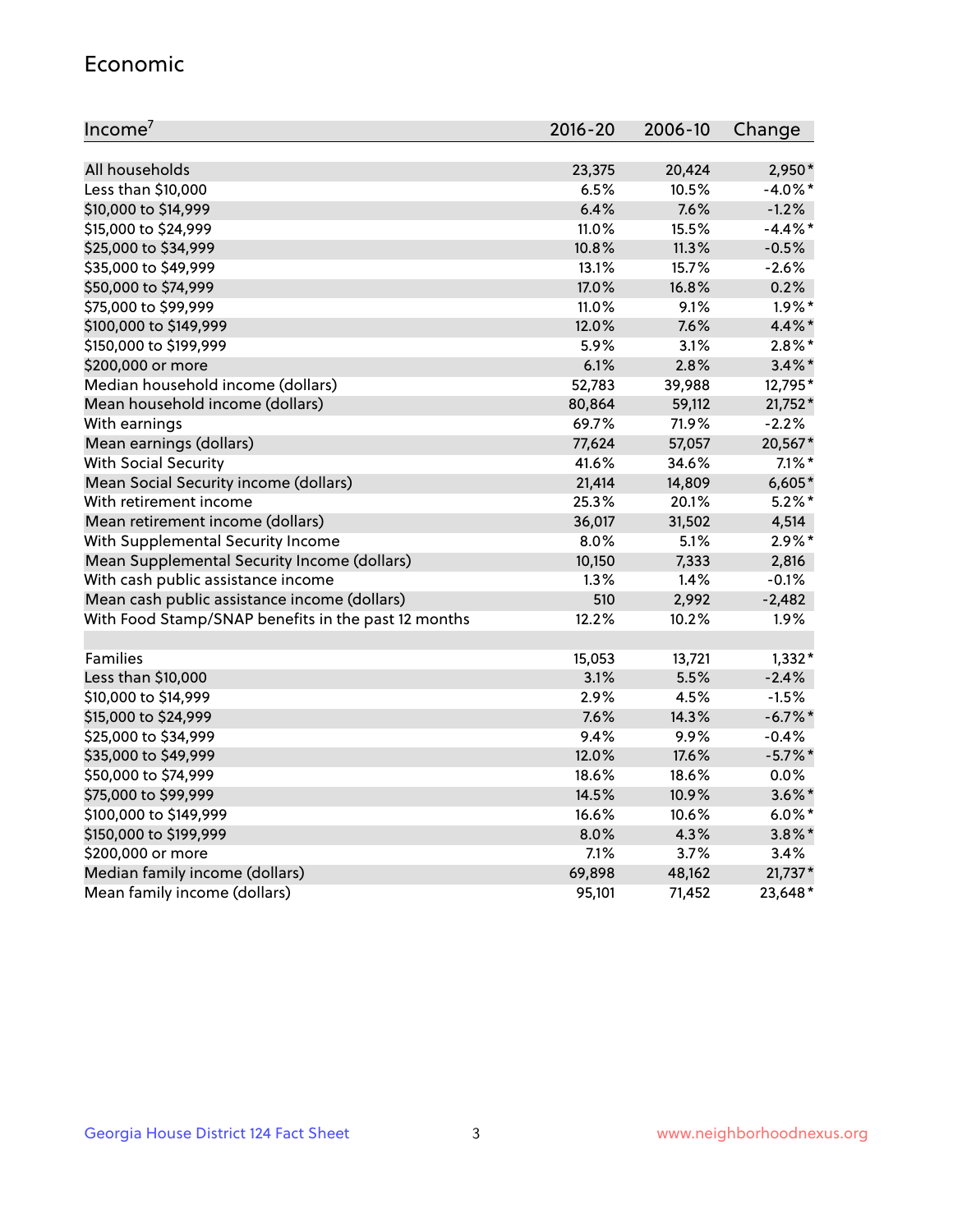## Economic, continued...

| Income, continued <sup>8</sup>                                        | $2016 - 20$ | 2006-10 | Change      |
|-----------------------------------------------------------------------|-------------|---------|-------------|
|                                                                       |             |         |             |
| Nonfamily households                                                  | 8,322       | 6,703   | $1,618*$    |
| Median nonfamily income (dollars)                                     | 28,045      | 23,426  | 4,619*      |
| Mean nonfamily income (dollars)                                       | 52,583      | 32,700  | 19,882*     |
| Median earnings for workers (dollars)                                 | 29,819      | 23,627  | $6,193*$    |
| Median earnings for male full-time, year-round workers<br>(dollars)   | 48,000      | 35,404  | 12,595*     |
| Median earnings for female full-time, year-round workers<br>(dollars) | 35,670      | 29,155  | $6,515*$    |
| Per capita income (dollars)                                           | 34,098      | 23,126  | 10,972*     |
| Families and People Below Poverty Level <sup>9</sup>                  | $2016 - 20$ | 2006-10 | Change      |
|                                                                       |             |         |             |
| <b>All families</b>                                                   | 10.4%       | 13.4%   | $-3.0\%$ *  |
| With related children under 18 years                                  | 21.0%       | 21.8%   | $-0.7%$     |
| With related children under 5 years only                              | 15.1%       | 13.4%   | 1.7%        |
| Married couple families                                               | 4.8%        | 5.2%    | $-0.4%$     |
| With related children under 18 years                                  | 9.5%        | 5.9%    | 3.6%        |
| With related children under 5 years only                              | 2.1%        | 1.6%    | 0.5%        |
| Families with female householder, no husband present                  | 25.4%       | 40.6%   | $-15.1%$    |
| With related children under 18 years                                  | 34.6%       | 50.5%   | $-15.9%$    |
| With related children under 5 years only                              | 50.8%       | 38.7%   | 12.1%       |
| All people                                                            | 15.8%       | 20.1%   | $-4.3\%$ *  |
| Under 18 years                                                        | 25.0%       | 26.3%   | $-1.4%$     |
| Related children under 18 years                                       | 24.5%       | 26.2%   | $-1.7%$     |
| Related children under 5 years                                        | 32.1%       | 26.9%   | 5.2%        |
| Related children 5 to 17 years                                        | 21.8%       | 26.0%   | $-4.2%$     |
| 18 years and over                                                     | 13.6%       | 18.4%   | $-4.8\%$ *  |
| 18 to 64 years                                                        | 15.8%       | 19.5%   | $-3.7%$     |
| 65 years and over                                                     | 7.8%        | 13.9%   | $-6.1%$     |
| People in families                                                    | 12.6%       | 15.4%   | $-2.8%$     |
| Unrelated individuals 15 years and over                               | 28.8%       | 40.5%   | $-11.7\%$ * |
|                                                                       |             |         |             |
| Non-Hispanic white people                                             | 11.1%       | 13.7%   | $-2.6%$     |
| Black or African-American people                                      | 22.0%       | 34.1%   | $-12.1\%$ * |
| Asian people                                                          | 32.9%       | 12.4%   | 20.5%       |
| Hispanic or Latino people                                             | 28.3%       | 31.4%   | $-3.1%$     |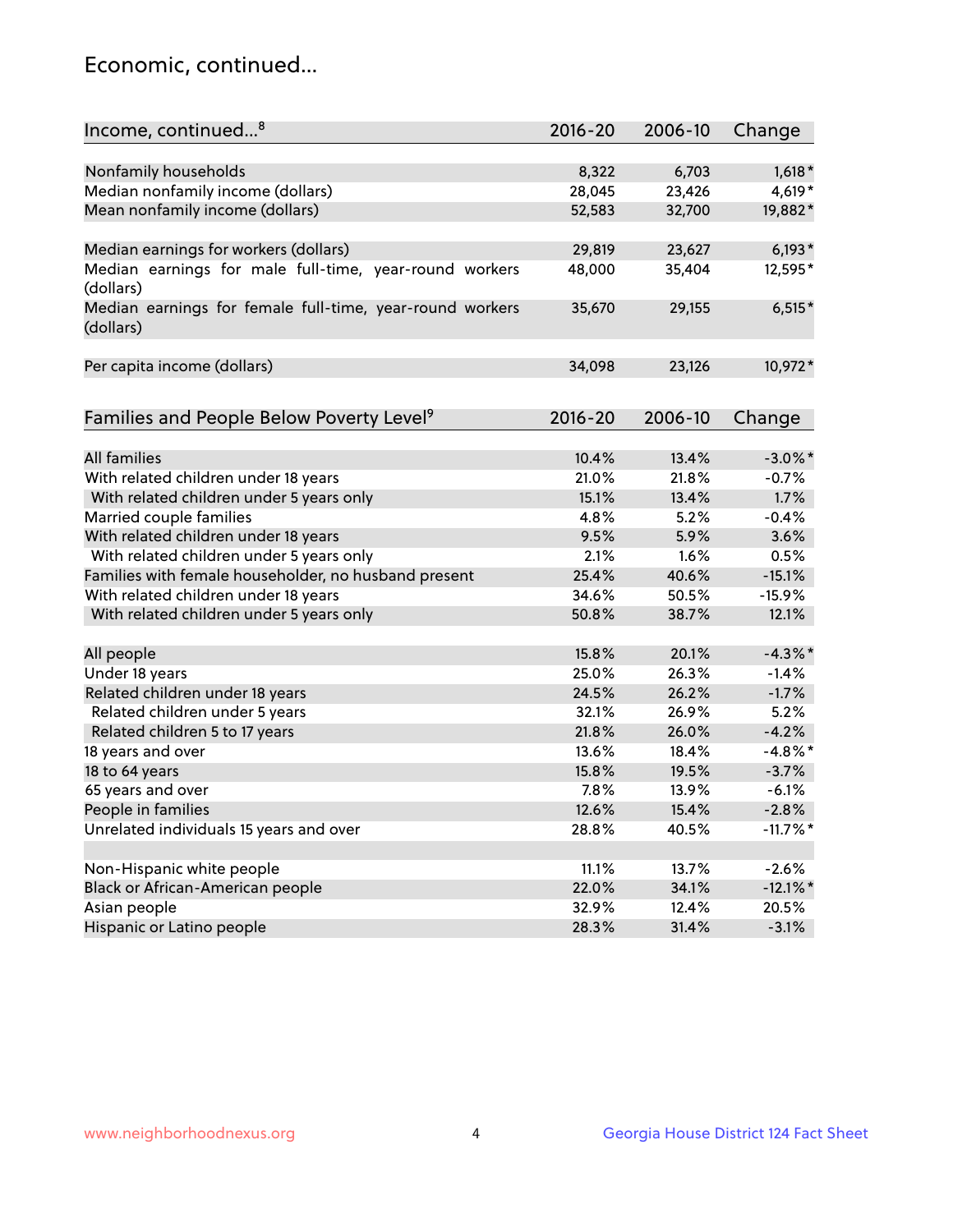## Employment

| Employment Status <sup>10</sup>                               | $2016 - 20$ | 2006-10 | Change     |
|---------------------------------------------------------------|-------------|---------|------------|
|                                                               | 47,017      | 43,947  |            |
| Population 16 years and over<br>In labor force                |             |         | 3,070*     |
| Civilian labor force                                          | 56.5%       | 56.2%   | $0.3\%$    |
|                                                               | 56.2%       | 56.1%   | 0.2%       |
| Employed                                                      | 53.7%       | 51.4%   | 2.3%       |
| Unemployed                                                    | 2.5%        | 4.7%    | $-2.2%$    |
| <b>Armed Forces</b>                                           | 0.3%        | 0.1%    | 0.2%       |
| Not in labor force                                            | 43.5%       | 43.8%   | $-0.3%$    |
| Civilian labor force                                          | 26,440      | 24,647  | 1,793      |
| <b>Unemployment Rate</b>                                      | 4.5%        | 8.3%    | $-3.9%$    |
|                                                               |             |         |            |
| Females 16 years and over                                     | 24,300      | 22,913  | $1,387*$   |
| In labor force                                                | 53.2%       | 51.6%   | 1.6%       |
| Civilian labor force                                          | 53.2%       | 51.6%   | 1.6%       |
| Employed                                                      | 51.4%       | 47.2%   | 4.2%       |
|                                                               |             |         |            |
| Own children of the householder under 6 years                 | 3,270       | 3,531   | $-262$     |
| All parents in family in labor force                          | 63.5%       | 68.8%   | $-5.3%$    |
|                                                               |             |         |            |
| Own children of the householder 6 to 17 years                 | 6,908       | 7,211   | $-304$     |
| All parents in family in labor force                          | 81.0%       | 75.4%   | 5.5%       |
|                                                               |             |         |            |
| Industry <sup>11</sup>                                        | $2016 - 20$ | 2006-10 | Change     |
|                                                               |             |         |            |
| Civilian employed population 16 years and over                | 25,255      | 22,590  | 2,665*     |
| Agriculture, forestry, fishing and hunting, and mining        | 2.2%        | 3.2%    | $-1.0%$    |
| Construction                                                  | 5.7%        | 7.3%    | $-1.6%$    |
| Manufacturing                                                 | 10.1%       | 10.1%   | 0.0%       |
| Wholesale trade                                               | 2.6%        | 2.8%    | $-0.2%$    |
| Retail trade                                                  | 11.5%       | 12.2%   | $-0.7%$    |
| Transportation and warehousing, and utilities                 | 6.1%        | 4.2%    | 2.0%       |
| Information                                                   | 0.7%        | 1.4%    | $-0.7%$    |
| Finance and insurance, and real estate and rental and leasing | 4.8%        | 4.0%    | 0.8%       |
| Professional, scientific, and management, and administrative  | 10.4%       | 9.6%    | 0.8%       |
| and waste management services                                 |             |         |            |
| Educational services, and health care and social assistance   | 26.7%       | 23.0%   | $3.7\%$ *  |
| Arts, entertainment, and recreation, and accommodation and    | 11.5%       | 11.4%   | 0.1%       |
| food services                                                 |             |         |            |
| Other services, except public administration                  | 3.2%        | 6.1%    | $-2.8\%$ * |
| Public administration                                         | 4.5%        | 4.9%    | $-0.4%$    |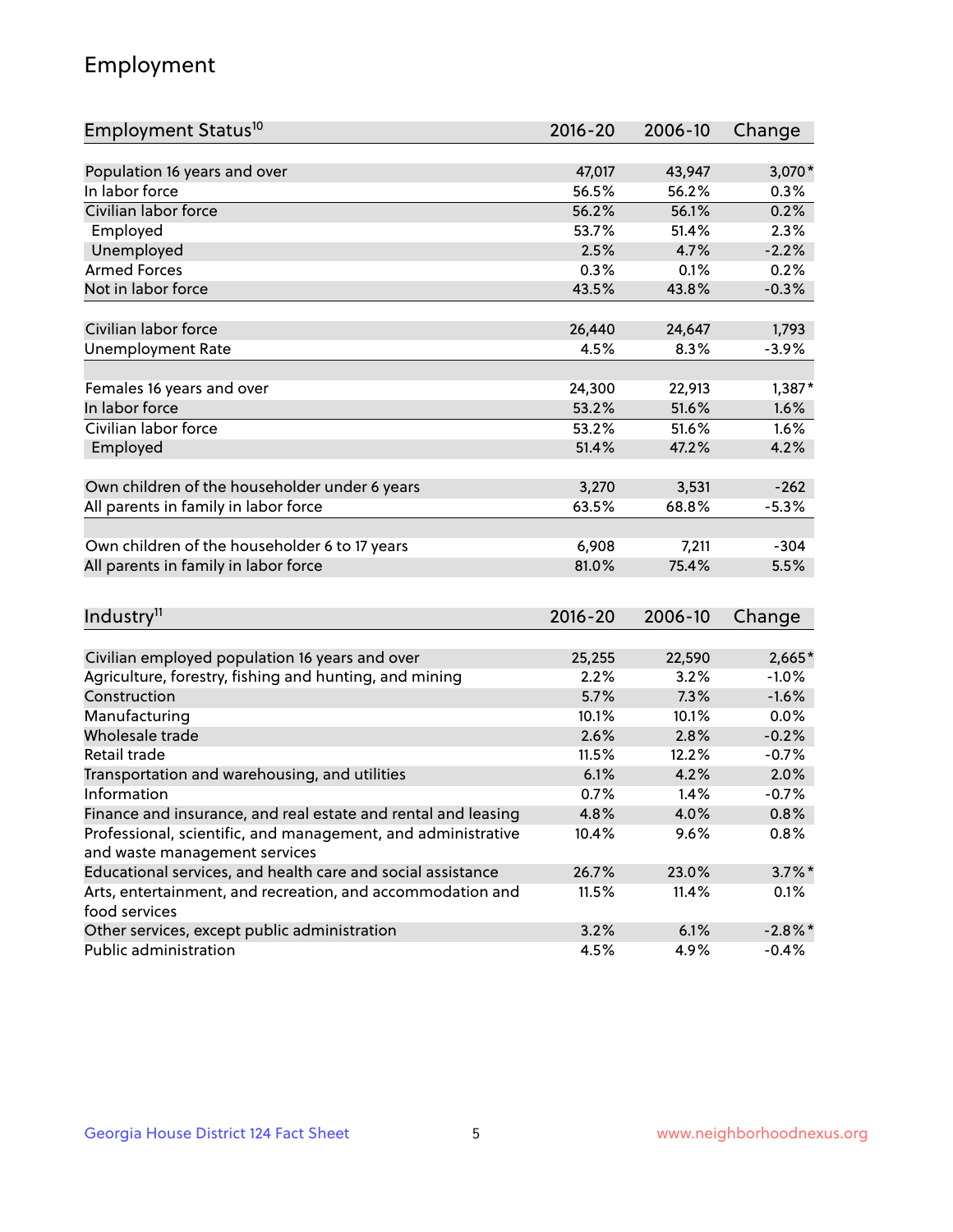## Employment, continued...

| Occupation <sup>12</sup>                                     | $2016 - 20$ | 2006-10 | Change     |
|--------------------------------------------------------------|-------------|---------|------------|
| Civilian employed population 16 years and over               | 25,255      | 22,590  | $2,665*$   |
| Management, business, science, and arts occupations          | 36.1%       | 29.1%   | $7.0\%$ *  |
| Service occupations                                          | 18.0%       | 20.6%   | $-2.6%$    |
| Sales and office occupations                                 | 21.5%       | 24.3%   | $-2.7\%$ * |
| Natural<br>and<br>resources,<br>construction,<br>maintenance | 8.9%        | 10.8%   | $-1.8%$    |
| occupations                                                  |             |         |            |
| Production, transportation, and material moving occupations  | 15.4%       | 15.3%   | 0.2%       |
| Class of Worker <sup>13</sup>                                | $2016 - 20$ | 2006-10 | Change     |
|                                                              |             |         |            |
| Civilian employed population 16 years and over               | 25,255      | 22,590  | 2,665*     |
| Private wage and salary workers                              | 72.2%       | 71.4%   | 0.7%       |
| Government workers                                           | 21.1%       | 20.4%   | 0.6%       |
| Self-employed in own not incorporated business workers       | 6.5%        | 7.8%    | $-1.4%$    |
| Unpaid family workers                                        | 0.3%        | 0.3%    | 0.0%       |
| Job Flows <sup>14</sup>                                      | 2019        | 2010    | Change     |
|                                                              |             |         |            |
| Total Jobs in district                                       | 13,530      | 12,152  | 1,378      |
| Held by residents of district                                | 38.6%       | 41.3%   | $-2.6%$    |
| Held by non-residents of district                            | 61.4%       | 58.7%   | 2.6%       |
| Jobs by Industry Sector <sup>15</sup>                        | 2019        | 2010    | Change     |
|                                                              |             |         |            |
| Total Jobs in district                                       | 13,530      | 12,152  | 1,378      |
| Goods Producing sectors                                      | 24.8%       | 24.8%   | 0.0%       |
| Trade, Transportation, and Utilities sectors                 | 19.2%       | 21.6%   | $-2.4%$    |
| All Other Services sectors                                   | 56.0%       | 53.6%   | 2.4%       |
|                                                              |             |         |            |
| Total Jobs in district held by district residents            | 5,225       | 5,014   | 211        |
| <b>Goods Producing sectors</b>                               | 27.5%       | 27.1%   | 0.4%       |
| Trade, Transportation, and Utilities sectors                 | 12.8%       | 13.8%   | $-1.1%$    |
| All Other Services sectors                                   | 59.7%       | 59.1%   | 0.7%       |
| Jobs by Earnings <sup>16</sup>                               | 2019        | 2010    | Change     |
|                                                              |             |         |            |
| Total Jobs in district                                       | 13,530      | 12,152  | 1,378      |
| Jobs with earnings \$1250/month or less                      | 26.9%       | 32.9%   | $-6.0%$    |
| Jobs with earnings \$1251/month to \$3333/month              | 41.9%       | 47.1%   | $-5.1%$    |
| Jobs with earnings greater than \$3333/month                 | 31.2%       | 20.1%   | 11.1%      |
|                                                              |             |         |            |
| Total Jobs in district held by district residents            | 5,225       | 5,014   | 211        |
| Jobs with earnings \$1250/month or less                      | 25.1%       | 32.8%   | $-7.6%$    |
| Jobs with earnings \$1251/month to \$3333/month              | 43.6%       | 47.1%   | $-3.5%$    |
| Jobs with earnings greater than \$3333/month                 | 31.2%       | 20.1%   | 11.1%      |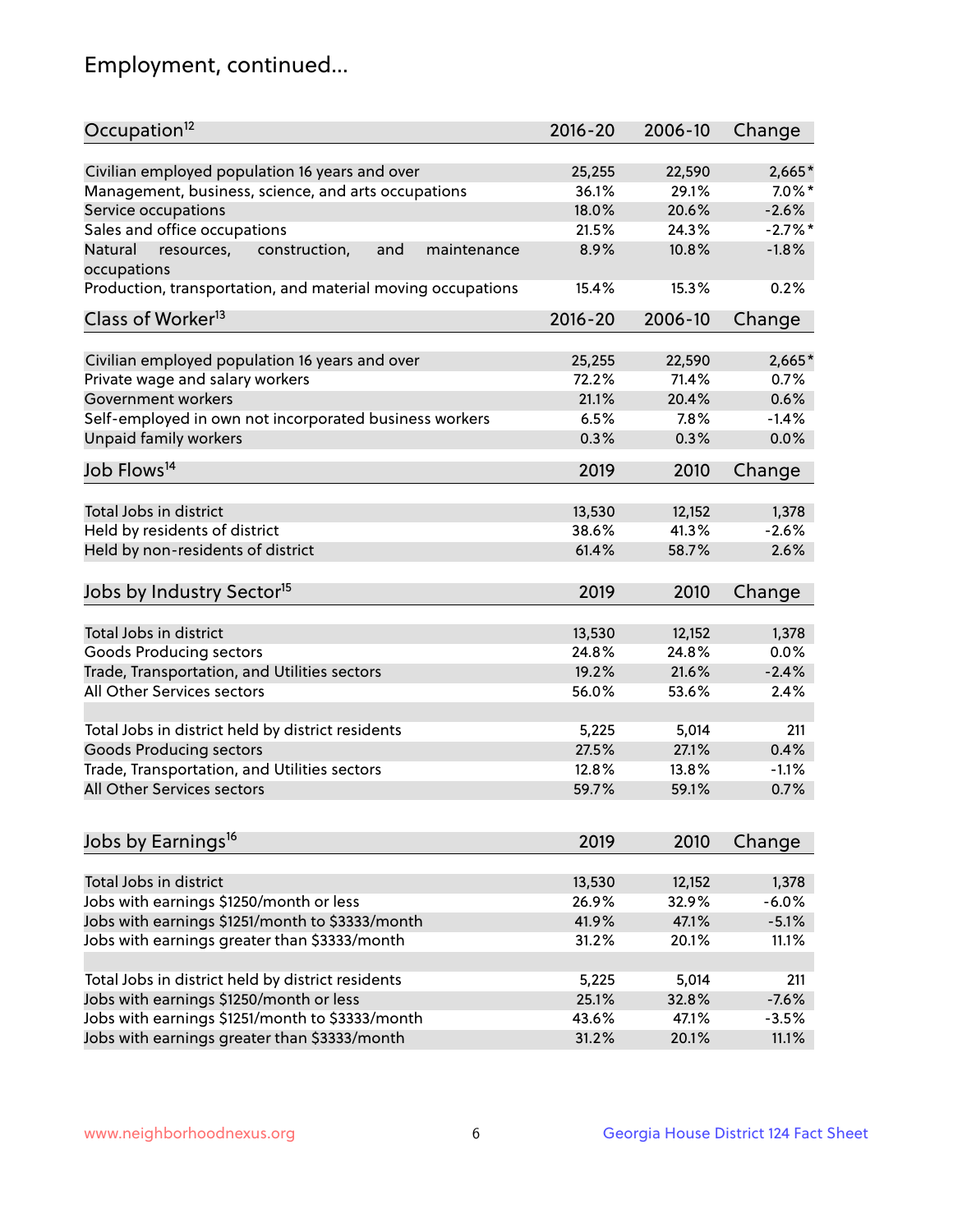## Employment, continued...

| Jobs by Age of Worker <sup>17</sup>               | 2019   | 2010   | Change  |
|---------------------------------------------------|--------|--------|---------|
|                                                   |        |        |         |
| Total Jobs in district                            | 13,530 | 12,152 | 1,378   |
| Jobs with workers age 29 or younger               | 23.1%  | 25.0%  | $-2.0%$ |
| Jobs with workers age 30 to 54                    | 51.4%  | 54.9%  | $-3.5%$ |
| Jobs with workers age 55 or older                 | 25.5%  | 20.0%  | 5.4%    |
|                                                   |        |        |         |
| Total Jobs in district held by district residents | 5,225  | 5.014  | 211     |
| Jobs with workers age 29 or younger               | 19.3%  | 20.9%  | $-1.5%$ |
| Jobs with workers age 30 to 54                    | 51.4%  | 55.6%  | $-4.2%$ |
| Jobs with workers age 55 or older                 | 29.3%  | 23.5%  | 5.7%    |

#### Education

| School Enrollment <sup>18</sup>                | $2016 - 20$ | 2006-10 | Change     |
|------------------------------------------------|-------------|---------|------------|
|                                                |             |         |            |
| Population 3 years and over enrolled in school | 11,909      | 14,086  | $-2,178*$  |
| Nursery school, preschool                      | 6.9%        | $7.9\%$ | $-1.1%$    |
| Kindergarten                                   | 4.1%        | 4.8%    | $-0.7%$    |
| Elementary school (grades 1-8)                 | 40.0%       | 36.6%   | 3.5%       |
| High school (grades 9-12)                      | 25.1%       | 22.0%   | 3.1%       |
| College or graduate school                     | 23.9%       | 28.8%   | $-4.8%$    |
| Educational Attainment <sup>19</sup>           | $2016 - 20$ | 2006-10 | Change     |
|                                                |             |         |            |
| Population 25 years and over                   | 40,857      | 36,901  | 3,956*     |
| Less than 9th grade                            | 4.5%        | $7.7\%$ | $-3.3%$    |
| 9th to 12th grade, no diploma                  | 8.6%        | 13.7%   | $-5.1\%$ * |
| High school graduate (includes equivalency)    | 31.3%       | 32.7%   | $-1.4%$    |
| Some college, no degree                        | 18.2%       | 18.3%   | $-0.1%$    |
| Associate's degree                             | 8.2%        | 5.7%    | $2.5%$ *   |
| Bachelor's degree                              | 16.8%       | 13.3%   | $3.5\%$ *  |
| Graduate or professional degree                | 12.3%       | 8.5%    | $3.8\%$ *  |
|                                                |             |         |            |
| Percent high school graduate or higher         | 86.9%       | 78.6%   | $8.3\%$ *  |
| Percent bachelor's degree or higher            | 29.1%       | 21.8%   | $7.3\%$ *  |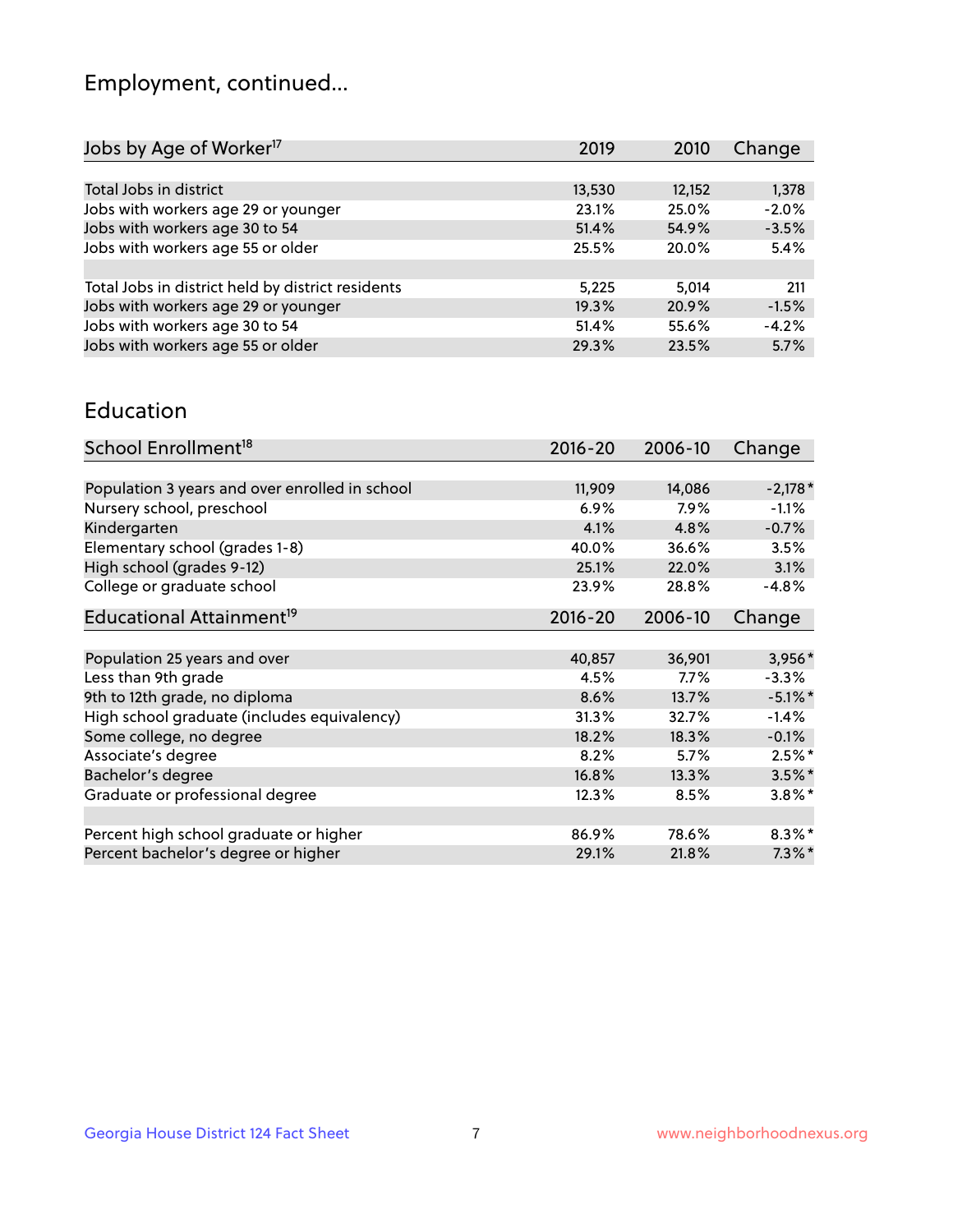## Housing

| Households by Type <sup>20</sup>                     | 2016-20     | 2006-10 | Change     |
|------------------------------------------------------|-------------|---------|------------|
|                                                      |             |         |            |
| <b>Total households</b>                              | 23,375      | 20,424  | $2,950*$   |
| Family households (families)                         | 64.4%       | 67.2%   | $-2.8\%$ * |
| With own children under 18 years                     | 20.6%       | 23.3%   | $-2.7%$    |
| Married-couple family                                | 47.3%       | 49.1%   | $-1.8%$    |
| With own children of the householder under 18 years  | 12.0%       | 14.9%   | $-2.9%$ *  |
| Male householder, no wife present, family            | 3.0%        | 4.5%    | $-1.5%$    |
| With own children of the householder under 18 years  | 1.2%        | 1.3%    | $-0.1%$    |
| Female householder, no husband present, family       | 14.2%       | 13.6%   | 0.6%       |
| With own children of the householder under 18 years  | 7.4%        | 7.1%    | 0.3%       |
| Nonfamily households                                 | 35.6%       | 32.8%   | 2.8%       |
| Householder living alone                             | 30.9%       | 27.1%   | $3.8\%$ *  |
| 65 years and over                                    | 13.9%       | 9.4%    | $4.6\%$ *  |
|                                                      |             |         |            |
| Households with one or more people under 18 years    | 23.7%       | 27.7%   | $-4.0\%$ * |
| Households with one or more people 65 years and over | 39.2%       | 28.5%   | 10.7%*     |
|                                                      |             |         |            |
| Average household size                               | 2.39        | 2.64    | $-0.25*$   |
| Average family size                                  | 2.99        | 3.20    | $-0.21$    |
|                                                      |             |         |            |
| Housing Occupancy <sup>21</sup>                      | $2016 - 20$ | 2006-10 | Change     |
|                                                      |             |         |            |
| Total housing units                                  | 30,255      | 27,438  | 2,817*     |
| Occupied housing units                               | 77.3%       | 74.4%   | $2.8\%$ *  |
| Vacant housing units                                 | 22.7%       | 25.6%   | $-2.8\%$ * |
| Homeowner vacancy rate                               | 2.9         | 3.6     | $-0.8$     |
| Rental vacancy rate                                  | 4.9         | 9.9     | $-5.0$     |
|                                                      |             |         |            |
| Units in Structure <sup>22</sup>                     | 2016-20     | 2006-10 | Change     |
|                                                      |             |         |            |
| Total housing units                                  | 30,255      | 27,438  | $2,817*$   |
| 1-unit, detached                                     | 65.8%       | 65.1%   | 0.7%       |
| 1-unit, attached                                     | 2.9%        | 1.9%    | 1.0%       |
| 2 units                                              | 2.6%        | 2.7%    | $-0.1%$    |
| 3 or 4 units                                         | 2.3%        | 2.2%    | 0.1%       |
| 5 to 9 units                                         | 3.1%        | 2.1%    | 1.0%       |
| 10 to 19 units                                       | 1.9%        | 1.3%    | 0.6%       |
| 20 or more units                                     | 2.4%        | 1.2%    | 1.2%       |
| Mobile home                                          | 19.1%       | 23.5%   | $-4.4\%$ * |
| Boat, RV, van, etc.                                  | 0.0%        | 0.0%    | 0.0%       |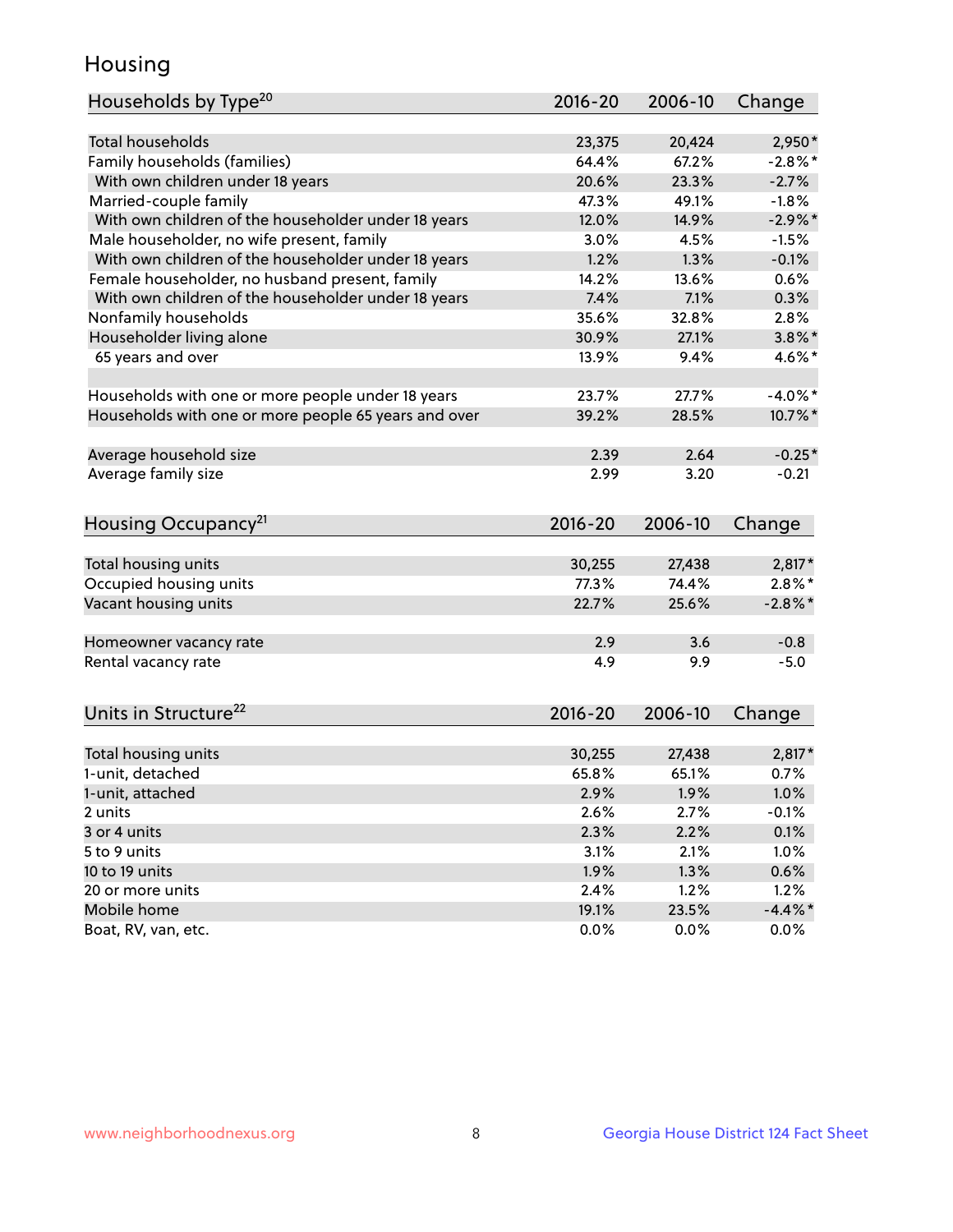## Housing, Continued...

| Year Structure Built <sup>23</sup>             | 2016-20     | 2006-10 | Change     |
|------------------------------------------------|-------------|---------|------------|
| Total housing units                            | 30,255      | 27,438  | 2,817*     |
| Built 2014 or later                            | 2.8%        | (X)     | (X)        |
| Built 2010 to 2013                             | 3.1%        | (X)     | (X)        |
| Built 2000 to 2009                             | 20.9%       | 13.5%   | $7.4\%$ *  |
| Built 1990 to 1999                             | 24.1%       | 26.1%   | $-2.0%$    |
| Built 1980 to 1989                             | 18.1%       | 20.7%   | $-2.6\%$ * |
| Built 1970 to 1979                             | 14.2%       | 16.5%   | $-2.3\%$ * |
| Built 1960 to 1969                             | 7.2%        | 8.9%    | $-1.7%$    |
| Built 1950 to 1959                             | 3.0%        | 3.9%    | $-0.9%$    |
| Built 1940 to 1949                             | 1.9%        | 2.5%    | $-0.7%$    |
| Built 1939 or earlier                          | 4.7%        | 7.7%    | $-3.0\%$ * |
| Housing Tenure <sup>24</sup>                   | $2016 - 20$ | 2006-10 | Change     |
|                                                |             |         |            |
| Occupied housing units                         | 23,375      | 20,424  | 2,950*     |
| Owner-occupied                                 | 70.7%       | 73.7%   | $-3.0\%$ * |
| Renter-occupied                                | 29.3%       | 26.3%   | $3.0\%$ *  |
| Average household size of owner-occupied unit  | 2.44        | 2.62    | $-0.18*$   |
| Average household size of renter-occupied unit | 2.27        | 2.68    | $-0.41*$   |
| Residence 1 Year Ago <sup>25</sup>             | 2016-20     | 2006-10 | Change     |
| Population 1 year and over                     | 56,003      | 53,811  | 2,192      |
| Same house                                     | 88.4%       | 89.7%   | $-1.3%$    |
| Different house in the U.S.                    | 11.5%       | 10.2%   | 1.3%       |
| Same county                                    | 5.1%        | 4.9%    | 0.2%       |
| Different county                               | 6.3%        | 5.3%    | 1.1%       |
| Same state                                     | 4.8%        | 4.3%    | 0.5%       |
| Different state                                | 1.5%        | 1.0%    | 0.5%       |
| Abroad                                         | 0.2%        | 0.1%    | 0.0%       |
| Value of Housing Unit <sup>26</sup>            | $2016 - 20$ | 2006-10 | Change     |
| Owner-occupied units                           | 16,520      | 15,053  | $1,467*$   |
| Less than \$50,000                             | 13.9%       | 12.8%   | 1.1%       |
| \$50,000 to \$99,999                           | 17.1%       | 19.1%   | $-2.0%$    |
| \$100,000 to \$149,999                         | 13.6%       | 19.8%   | $-6.3\%$ * |
| \$150,000 to \$199,999                         | 15.8%       | 17.3%   | $-1.5%$    |
| \$200,000 to \$299,999                         | 14.4%       | 9.6%    | 4.8%*      |
| \$300,000 to \$499,999                         | 12.6%       | 10.1%   | 2.5%       |
| \$500,000 to \$999,999                         | 8.9%        | 7.5%    | 1.4%       |
| \$1,000,000 or more                            | 3.7%        | 3.7%    | $-0.0%$    |
| Median (dollars)                               | 165,447     | 145,370 | 20,076*    |
| Mortgage Status <sup>27</sup>                  | $2016 - 20$ | 2006-10 | Change     |
| Owner-occupied units                           | 16,520      | 15,053  | $1,467*$   |
| Housing units with a mortgage                  | 50.1%       | 57.3%   | $-7.3\%$ * |
| Housing units without a mortgage               | 49.9%       | 42.7%   | $7.3\%$ *  |
|                                                |             |         |            |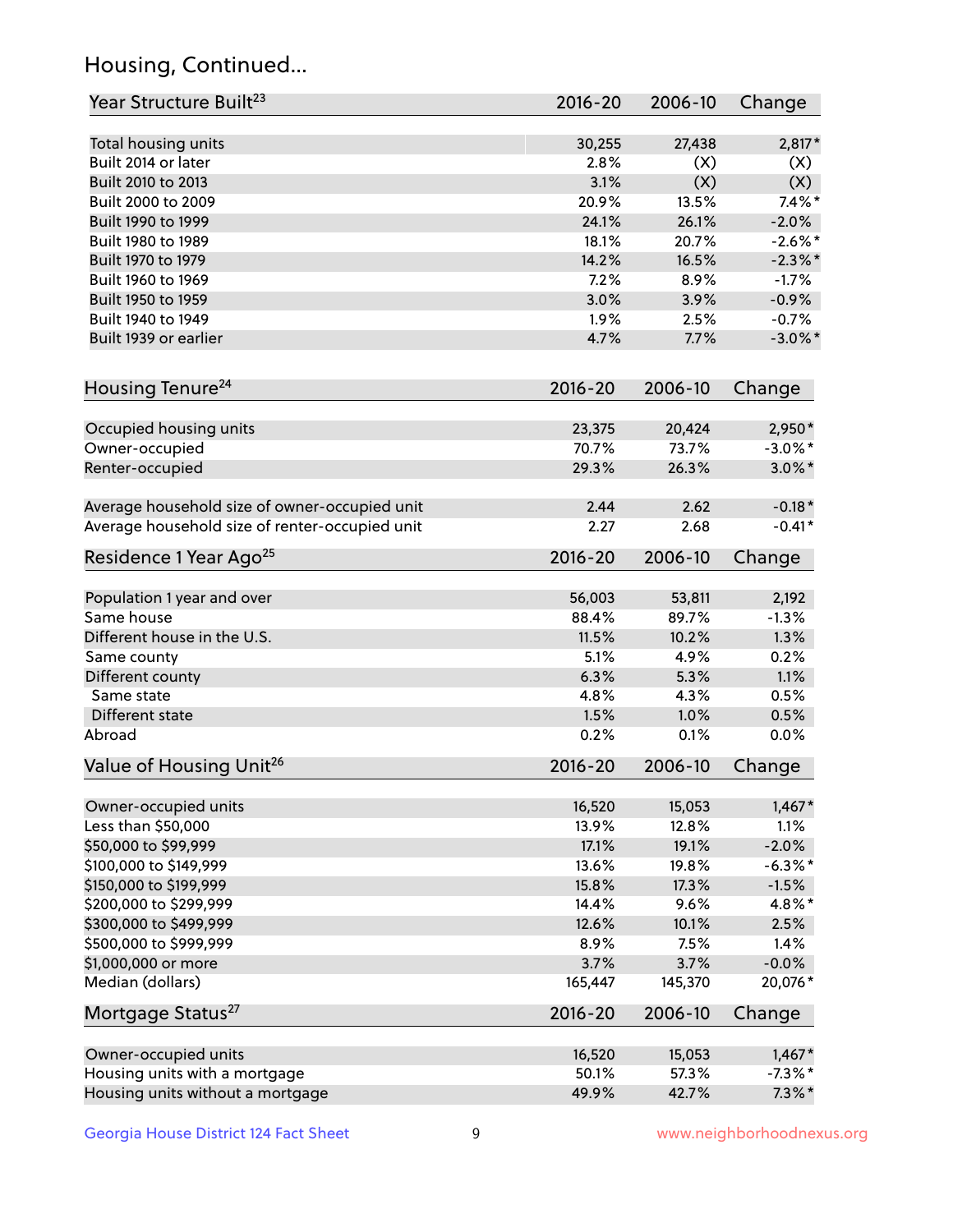## Housing, Continued...

| Selected Monthly Owner Costs <sup>28</sup>                                            | 2016-20       | 2006-10       | Change     |
|---------------------------------------------------------------------------------------|---------------|---------------|------------|
| Housing units with a mortgage                                                         | 8,272         | 8,631         | $-360$     |
| Less than \$300                                                                       | 0.1%          | 0.0%          | 0.1%       |
| \$300 to \$499                                                                        | 1.0%          | 2.8%          | $-1.8%$    |
| \$500 to \$999                                                                        | 27.9%         | 32.9%         | $-5.0%$    |
| \$1,000 to \$1,499                                                                    | 36.5%         | 36.9%         | $-0.4%$    |
| \$1,500 to \$1,999                                                                    | 13.6%         | 13.5%         | 0.1%       |
| \$2,000 to \$2,999                                                                    | 12.3%         | 8.6%          | 3.7%       |
| \$3,000 or more                                                                       | 8.7%          | 5.3%          | 3.3%       |
| Median (dollars)                                                                      | 1,255         | 1,176         | $79*$      |
|                                                                                       |               |               | $1,826*$   |
| Housing units without a mortgage<br>Less than \$150                                   | 8,248<br>1.7% | 6,422<br>3.7% | $-2.0%$    |
| \$150 to \$249                                                                        | 10.5%         | 17.9%         | $-7.4%$    |
| \$250 to \$349                                                                        | 17.8%         | 27.4%         | $-9.7%$ *  |
| \$350 to \$499                                                                        | 24.4%         | 24.5%         | $-0.1%$    |
| \$500 to \$699                                                                        | 25.3%         | 14.4%         | 10.9%*     |
| \$700 or more                                                                         | 20.4%         | 12.2%         | $8.2\%$ *  |
| Median (dollars)                                                                      | 474           | 354           | $119*$     |
| Household Income <sup>29</sup>                                                        |               |               |            |
| Housing units with a mortgage (excluding units where                                  | 8,257         | 8,559         | $-302$     |
| SMOCAPI cannot be computed)<br>Less than 20.0 percent                                 | 47.0%         | 33.6%         | 13.4%*     |
| 20.0 to 24.9 percent                                                                  | 14.2%         | 13.2%         | 1.0%       |
| 25.0 to 29.9 percent                                                                  | 8.0%          | 14.1%         | $-6.1\%$ * |
| 30.0 to 34.9 percent                                                                  | 6.4%          | 8.5%          | $-2.1%$    |
| 35.0 percent or more                                                                  | 24.4%         | 30.6%         | $-6.2%$    |
|                                                                                       |               |               |            |
| Not computed                                                                          | 15            | 72            | -57        |
|                                                                                       |               |               |            |
| Housing unit without a mortgage (excluding units where<br>SMOCAPI cannot be computed) | 8,060         | 6,242         | 1,818*     |
| Less than 10.0 percent                                                                | 45.6%         | 40.1%         | 5.5%       |
| 10.0 to 14.9 percent                                                                  | 22.2%         | 17.3%         | 4.9%*      |
| 15.0 to 19.9 percent                                                                  | 9.7%          | 12.5%         | $-2.8%$    |
| 20.0 to 24.9 percent                                                                  | 6.3%          | 8.8%          | $-2.4%$    |
| 25.0 to 29.9 percent                                                                  | 4.4%          | 5.7%          | $-1.4%$    |
| 30.0 to 34.9 percent                                                                  | 1.6%          | 3.1%          | $-1.5%$    |
| 35.0 percent or more                                                                  | 10.1%         | 12.4%         | $-2.3%$    |
| Not computed                                                                          | 188           | 180           | 8          |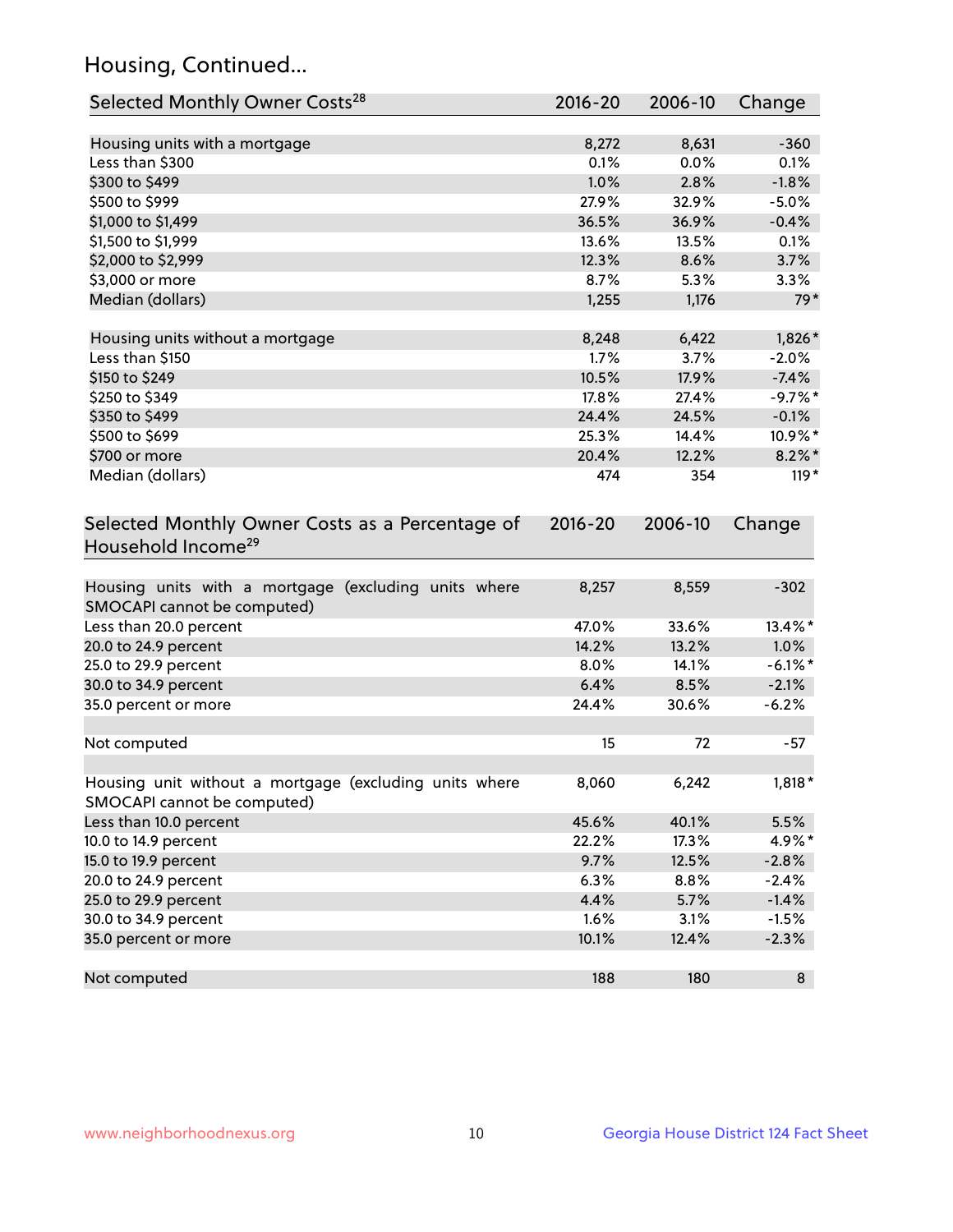## Housing, Continued...

| Gross Rent <sup>30</sup>   | 2016-20 | 2006-10 | Change   |
|----------------------------|---------|---------|----------|
|                            |         |         |          |
| Occupied units paying rent | 6,311   | 4,653   | $1,658*$ |
| Less than \$200            | 1.2%    | 4.1%    | $-2.9%$  |
| \$200 to \$499             | 11.3%   | 17.3%   | $-6.0%$  |
| \$500 to \$749             | 33.2%   | 35.3%   | $-2.1%$  |
| \$750 to \$999             | 27.1%   | 27.9%   | $-0.8%$  |
| \$1,000 to \$1,499         | 20.3%   | 11.7%   | 8.6%     |
| \$1,500 to \$1,999         | 3.8%    | 1.9%    | 1.9%     |
| \$2,000 or more            | 3.1%    | $1.8\%$ | 1.2%     |
| Median (dollars)           | 775     | 709     | $66*$    |
|                            |         |         |          |
| No rent paid               | 544     | 718     | $-174$   |
|                            |         |         |          |

| Gross Rent as a Percentage of Household Income <sup>31</sup>                   | $2016 - 20$ | 2006-10 | Change  |
|--------------------------------------------------------------------------------|-------------|---------|---------|
|                                                                                |             |         |         |
| Occupied units paying rent (excluding units where GRAPI<br>cannot be computed) | 6,221       | 4,418   | 1,803*  |
| Less than 15.0 percent                                                         | 13.5%       | 8.8%    | 4.8%    |
| 15.0 to 19.9 percent                                                           | 11.3%       | 12.9%   | $-1.6%$ |
| 20.0 to 24.9 percent                                                           | 14.9%       | 12.1%   | 2.8%    |
| 25.0 to 29.9 percent                                                           | 9.0%        | 9.7%    | $-0.7%$ |
| 30.0 to 34.9 percent                                                           | 8.5%        | 6.9%    | 1.6%    |
| 35.0 percent or more                                                           | 42.8%       | 49.6%   | $-6.8%$ |
|                                                                                |             |         |         |
| Not computed                                                                   | 634         | 953     | $-319$  |

## Transportation

| Commuting to Work <sup>32</sup>           | 2016-20 | 2006-10 | Change   |
|-------------------------------------------|---------|---------|----------|
|                                           |         |         |          |
| Workers 16 years and over                 | 24,851  | 22,106  | $2,745*$ |
| Car, truck, or van - drove alone          | 80.8%   | 78.9%   | 1.8%     |
| Car, truck, or van - carpooled            | 10.6%   | 12.9%   | $-2.3%$  |
| Public transportation (excluding taxicab) | $0.1\%$ | 0.6%    | $-0.5%$  |
| Walked                                    | 0.6%    | 1.1%    | $-0.5%$  |
| Other means                               | $0.9\%$ | $1.2\%$ | $-0.2%$  |
| Worked at home                            | 6.9%    | 5.3%    | 1.6%     |
|                                           |         |         |          |
| Mean travel time to work (minutes)        | 26.0    | 24.3    | 1.7      |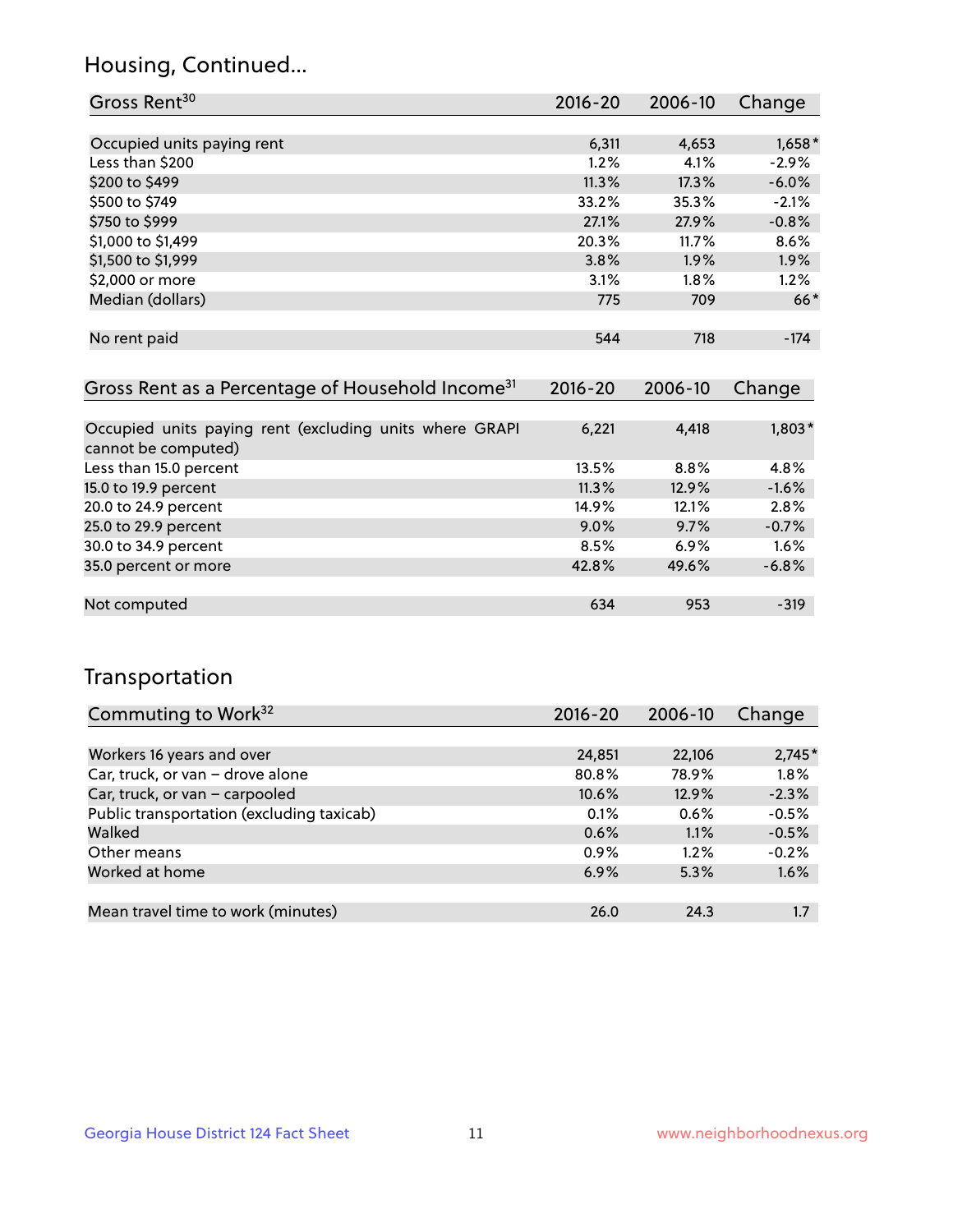## Transportation, Continued...

| Vehicles Available <sup>33</sup> | $2016 - 20$ | 2006-10 | Change     |
|----------------------------------|-------------|---------|------------|
|                                  |             |         |            |
| Occupied housing units           | 23,375      | 20.424  | $2,950*$   |
| No vehicles available            | 6.3%        | 6.5%    | $-0.3%$    |
| 1 vehicle available              | 31.1%       | 26.3%   | $4.8\%$ *  |
| 2 vehicles available             | 36.3%       | 39.9%   | $-3.6\%$ * |
| 3 or more vehicles available     | 26.4%       | 27.3%   | $-0.9%$    |

#### Health

| Health Insurance coverage <sup>34</sup>                 | 2016-20 |
|---------------------------------------------------------|---------|
|                                                         |         |
| Civilian Noninstitutionalized Population                | 55,862  |
| With health insurance coverage                          | 87.1%   |
| With private health insurance coverage                  | 62.8%   |
| With public health coverage                             | 41.4%   |
| No health insurance coverage                            | 12.9%   |
| Civilian Noninstitutionalized Population Under 19 years | 11,809  |
| No health insurance coverage                            | 6.5%    |
| Civilian Noninstitutionalized Population 19 to 64 years | 31,570  |
| In labor force:                                         | 23,723  |
| Employed:                                               | 22,700  |
| With health insurance coverage                          | 81.1%   |
| With private health insurance coverage                  | 75.9%   |
| With public coverage                                    | 7.4%    |
| No health insurance coverage                            | 18.9%   |
| Unemployed:                                             | 1,023   |
| With health insurance coverage                          | 46.7%   |
| With private health insurance coverage                  | 35.0%   |
| With public coverage                                    | 15.0%   |
| No health insurance coverage                            | 53.3%   |
| Not in labor force:                                     | 7,847   |
| With health insurance coverage                          | 79.7%   |
| With private health insurance coverage                  | 48.9%   |
| With public coverage                                    | 41.0%   |
| No health insurance coverage                            | 20.3%   |